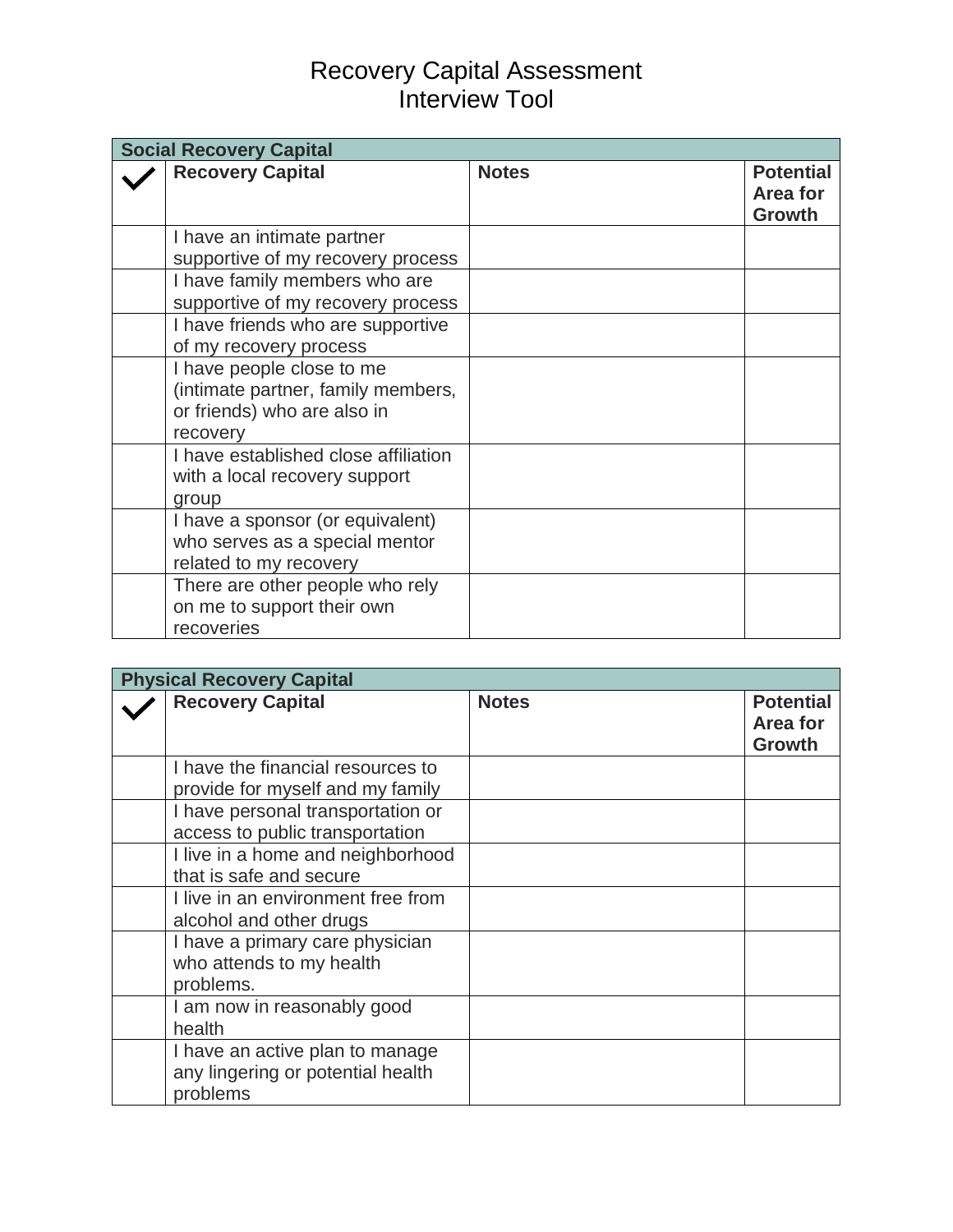## Recovery Capital Assessment Interview Tool

| <b>Physical Recovery Capital</b> |                                                                                                    |              |                                               |
|----------------------------------|----------------------------------------------------------------------------------------------------|--------------|-----------------------------------------------|
|                                  | <b>Recovery Capital</b>                                                                            | <b>Notes</b> | <b>Potential</b><br>Area for<br><b>Growth</b> |
|                                  | I am on prescribed medication that<br>minimizes my cravings for alcohol<br>and other drugs         |              |                                               |
|                                  | I have insurance (or Medicaid)<br>that will allow me to receive help<br>for major health problems. |              |                                               |
|                                  | I have access to regular, nutritious<br>meals.                                                     |              |                                               |
|                                  | I have clothes that are<br>comfortable, clean and conducive<br>to my recovery activities           |              |                                               |
|                                  | I have completed or am complying<br>with all legal requirements related<br>to my past              |              |                                               |

| <b>Human Recovery Capital</b> |                                                                                                                                  |              |                                        |
|-------------------------------|----------------------------------------------------------------------------------------------------------------------------------|--------------|----------------------------------------|
|                               | <b>Recovery Capital</b>                                                                                                          | <b>Notes</b> | <b>Potential</b><br>Area for<br>Growth |
|                               | I have a stable job that I enjoy<br>and that provides for my basic<br>necessities                                                |              |                                        |
|                               | I have an education or work<br>environment that is conducive to<br>my long-term recovery                                         |              |                                        |
|                               | I have recovery rituals that are<br>now part of my daily life                                                                    |              |                                        |
|                               | My immediate physical<br>environment contains literature,<br>tokens, posters or other<br>symbols of my commitment to<br>recovery |              |                                        |
|                               | I had a profound experience<br>that marked the beginning or<br>deepening of my commitment to<br>recovery                         |              |                                        |
|                               | <b>Recovery Capital</b>                                                                                                          | <b>Notes</b> | <b>Potential</b><br>Area for           |